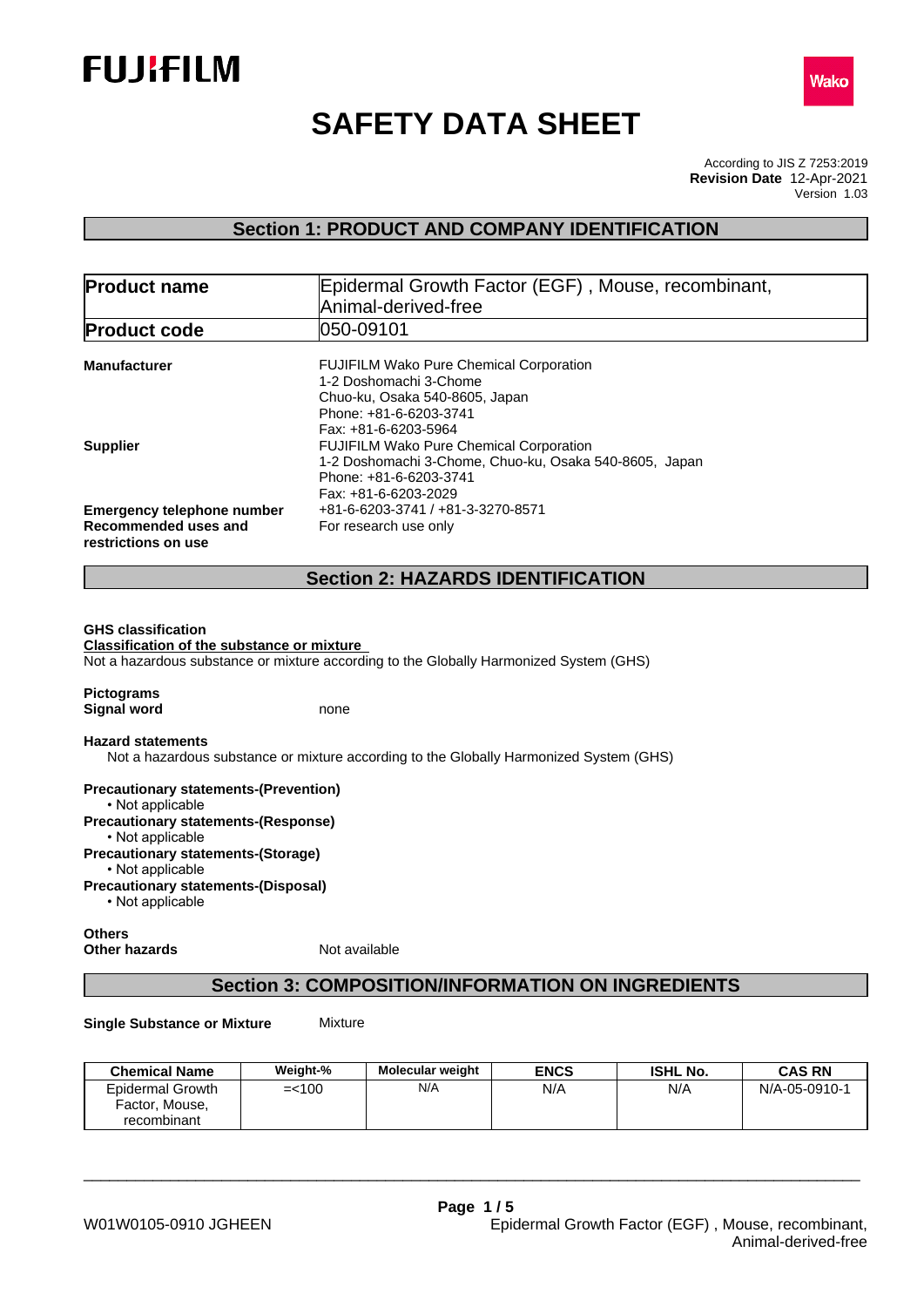**Impurities and/or Additives :** Not applicable

**Source** E.coli expressed mouse epidermal growth factor

**Substances Remarks:** This product does not contain hazardous chemicals at concentrations of 1% or greater. Additionally, this product is not known to contain carcinogens etc. at concentrations of 0.1% or greater.

## **Section 4: FIRST AID MEASURES**

#### **Inhalation**

Remove to fresh air. If symptoms persist, call a physician.

## **Skin contact**

Wash off immediately with soap and plenty of water. If symptoms persist, calla physician.

**Eye contact**

IF IN EYES: Rinse cautiously with water for several minutes. Remove contact lenses, if present and easy to do. Continue rinsing. Immediate medical attention is required.

#### **Ingestion**

Rinse mouth. Never give anything by mouth to an unconscious person. Call a physician or poison control center immediately. Do not induce vomiting without medical advice.

#### **Protection of first-aiders**

Use personal protective equipment as required.

## **Section 5: FIRE FIGHTING MEASURES**

#### **Suitable extinguishing media**

Water spray (fog), Carbon dioxide (CO2), Foam, Extinguishing powder, Sand

**Unsuitable extinguishing media**

No information available

#### **Specific hazards arising from the chemical product**

Thermal decomposition can lead to release of irritating and toxic gases and vapors.

**Special extinguishing method**

No information available

## **Special protective actions for**

## **fire-fighters**

Use personal protective equipment as required.Firefighters should wear self-contained breathing apparatus and full firefighting turnout gear.

## **Section 6: ACCIDENTAL RELEASE MEASURES**

#### **Personal precautions, protective equipment and emergency procedures**

For indoor, provide adequate ventilation process until the end of working. Deny unnecessary entry other than the people involved by, for example, using a rope. While working, wear appropriate protective equipments to avoid adhering it on skin, or inhaling the gas. Work from windward, and retract the people downwind.

#### **Environmental precautions**

To be careful not discharged to the environment without being properly handled waste water contaminated.

#### **Methods and materials for contaminent and methods and materials for cleaning up**

Sweep up and gather scattered particles, and collect it in an empty airtight container.

#### **Recoverly, neutralization**

No information available

#### **Secondary disaster prevention measures**

Clean contaminated objects and areas thoroughly observing environmental regulations.

## **Section 7: HANDLING AND STORAGE**

\_\_\_\_\_\_\_\_\_\_\_\_\_\_\_\_\_\_\_\_\_\_\_\_\_\_\_\_\_\_\_\_\_\_\_\_\_\_\_\_\_\_\_\_\_\_\_\_\_\_\_\_\_\_\_\_\_\_\_\_\_\_\_\_\_\_\_\_\_\_\_\_\_\_\_\_\_\_\_\_\_\_\_\_\_\_\_\_\_\_

### **Handling**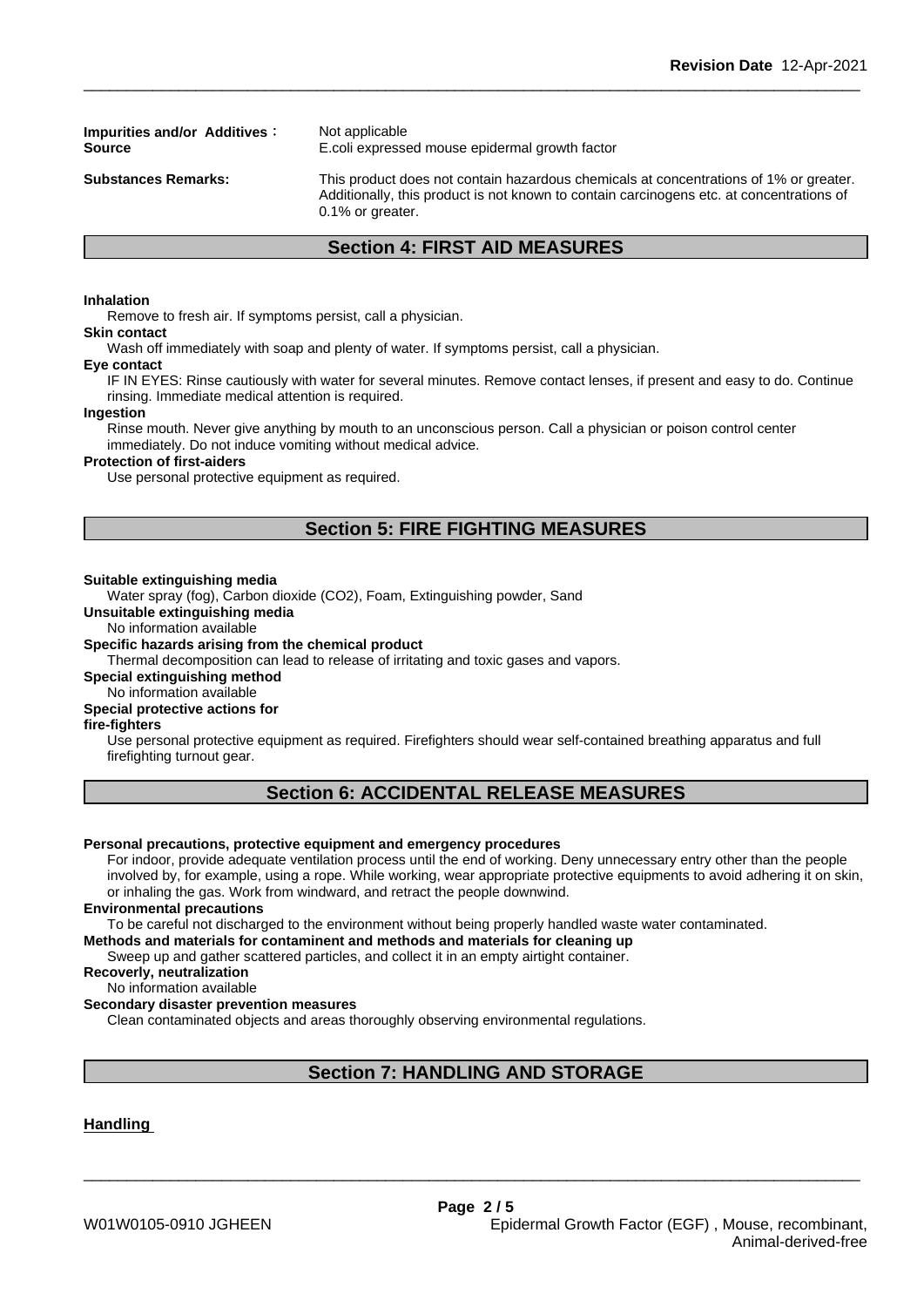#### **Technical measures**

Avoid contact with strong oxidizing agents. Use with local exhaust ventilation.

#### **Precautions**

Do not rough handling containers, such as upsetting, falling, giving a shock, and dragging. Prevent leakage, overflow, and scattering. Not to generate steam and dust in vain. Seal the container after use. After handling, wash hands and face, and then gargle. In places other than those specified, should not be smoking or eating and drinking. Should not be brought contaminated protective equipment and gloves to rest stops. Deny unnecessary entry of non-emergency personnel to the handling area.

## **Safety handling precautions**

Avoid contact with skin, eyes or clothing. Use personal protective equipment as required.

**Storage** 

| -------                   |                                                                          |
|---------------------------|--------------------------------------------------------------------------|
| Safe storage conditions   |                                                                          |
| <b>Storage conditions</b> | Store away from sunlight in cold (-20°C). Keep container tightly closed. |
| Safe packaging material   | Polypropylene                                                            |
| Incompatible substances   | Strong oxidizing agents                                                  |
|                           |                                                                          |

## **Section 8: EXPOSURE CONTROLS/PERSONAL PROTECTION**

#### **Engineering controls**

In case of indoor workplace, seal the source or use a local exhaust system. Provide the safety shower facility, and handand eye-wash facility. And display their position clearly.

**Exposure limits** This product, as supplied, does not contain any hazardous materials with occupational exposure limits established by the region specific regulatory bodies.

**Personal protective equipment Respiratory protection** Dust mask **Hand protection** Protection gloves

**Eye protection Eye protective** eyeglasses or chemical safety goggles **Skinandbody protection** Long-sleeved work clothes

**General hygiene considerations** Handle in accordance with good industrial hygiene and safety practice.

## **Section 9: PHYSICAL AND CHEMICAL PROPERTIES**

| <b>Form</b>                                            |                                   |
|--------------------------------------------------------|-----------------------------------|
| Appearance                                             | <i><u><b>lyophilisate</b></u></i> |
| Odor                                                   | No data available                 |
| Melting point/freezing point                           | No data available                 |
| Boiling point, initial boiling point and boiling range | No data available                 |
| <b>Flammability</b>                                    | No data available                 |
| <b>Evaporation rate:</b>                               | No data available                 |
| Flammability (solid, gas):                             | No data available                 |
| Upper/lower flammability or                            |                                   |
| explosive limits                                       |                                   |
| Upper:                                                 | No data available                 |
| Lower:                                                 | No data available                 |
| <b>Flash point</b>                                     | No data available                 |
| Auto-ignition temperature:                             | No data available                 |
| Decomposition temperature:                             | No data available                 |
| рH                                                     | No data available                 |
| Viscosity (coefficient of viscosity)                   | No data available                 |
| <b>Dynamic viscosity</b>                               | No data available                 |
| <b>Solubilities</b>                                    | No data available                 |
| n-Octanol/water partition coefficient: (log Pow)       | No data available                 |
| Vapour pressure                                        | No data available                 |
| <b>Specific Gravity / Relative density</b>             | No data available                 |
| Vapour density                                         | No data available                 |
| <b>Particle characteristics</b>                        | No data available                 |

\_\_\_\_\_\_\_\_\_\_\_\_\_\_\_\_\_\_\_\_\_\_\_\_\_\_\_\_\_\_\_\_\_\_\_\_\_\_\_\_\_\_\_\_\_\_\_\_\_\_\_\_\_\_\_\_\_\_\_\_\_\_\_\_\_\_\_\_\_\_\_\_\_\_\_\_\_\_\_\_\_\_\_\_\_\_\_\_\_\_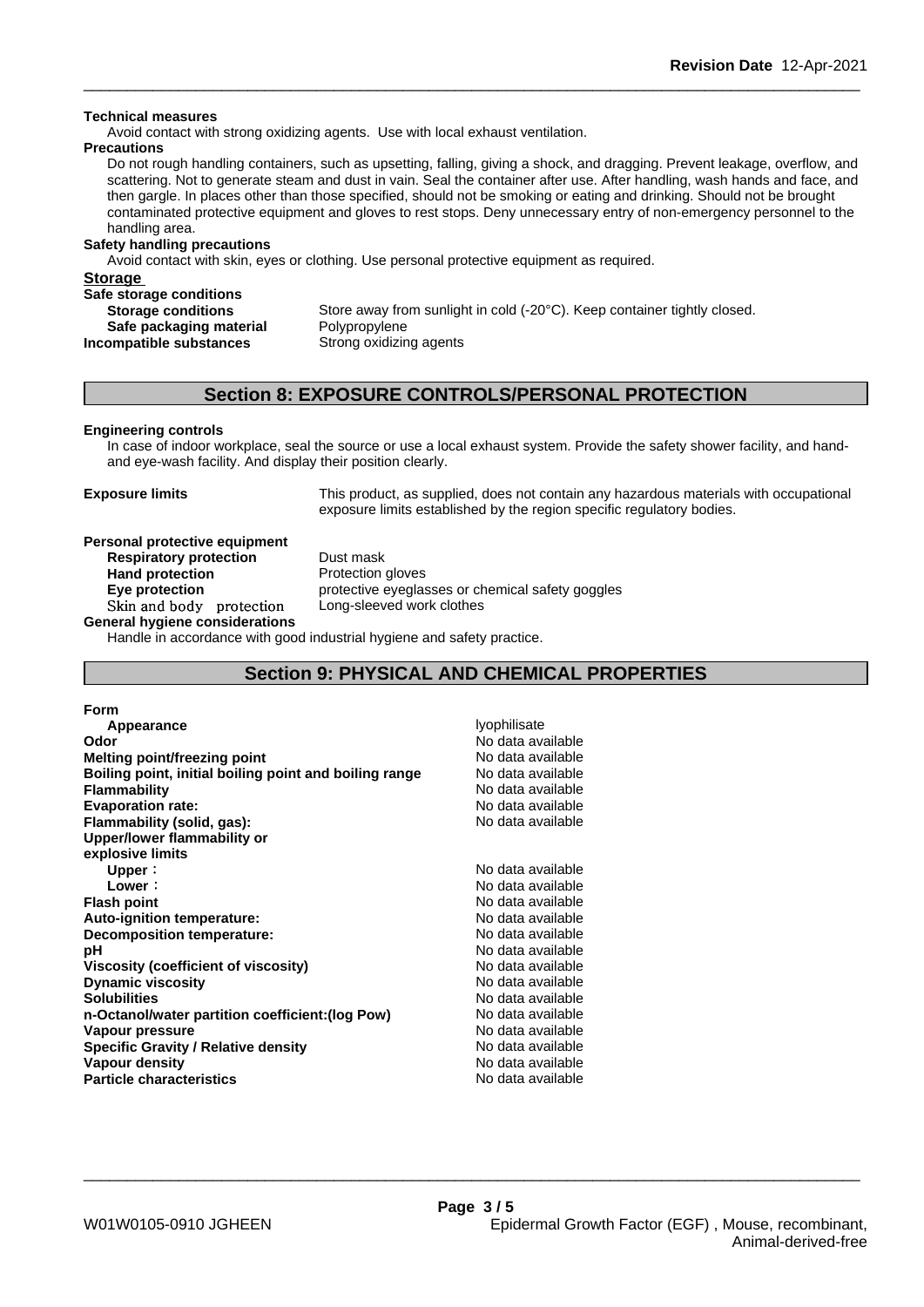## **Section 10: STABILITY AND REACTIVITY**

#### **Stability**

**Reactivity** No data available **Chemical stability** Stable under recommended storage conditions. **Hazardous reactions** None under normal processing **Conditions to avoid** Extremes of temperature and direct sunlight **Incompatible materials** Strong oxidizing agents **Hazardous decomposition products** Carbon monooxide (CO), Carbon dioxide (CO2), Nitrogen oxides (NOx), Phosphorus oxide

## **Section 11: TOXICOLOGICAL INFORMATION**

**Acute toxicity Acute toxicity Acute has a structure in the structure of**  $\mathbb{R}^n$  **No data available** 

**Serious eye damage/ irritation**<br> **Respiratory or skin sensitization**<br> **Respiratory or skin sensitization**<br> **Respiratory of skin sensitization Respiratory or skin sensitization Reproductive cell mutagenicity** No data available **Carcinogenicity Carcinogenicity No data available** 

**Reproductive toxicity**  $\qquad \qquad \qquad$  No data available **STOT-single exposure**<br> **STOT-repeated exposure**<br> **STOT-repeated exposure STOT-repeated exposure**<br> **Aspiration hazard**<br> **Aspiration hazard**<br> **Aspiration hazard Aspiration hazard** 

## **Section 12: ECOLOGICAL INFORMATION**

**Ecotoxicity** No information available

**Other data** No data available

**Persistence and degradability** No information available **Bioaccumulative potential** No information available **Mobility in soil**<br> **Hazard to the ozone laver** Mo information available<br>
No information available **Hazard** to the ozone layer

## **Section 13: DISPOSAL CONSIDERATIONS**

#### **Waste from residues**

Disposal should be in accordance with applicable regional, national and local laws and regulations. **Contaminated container and contaminated packaging**

Disposal should be in accordance with applicable regional, national and local laws and regulations.

## **Section 14: TRANSPORT INFORMATION**

\_\_\_\_\_\_\_\_\_\_\_\_\_\_\_\_\_\_\_\_\_\_\_\_\_\_\_\_\_\_\_\_\_\_\_\_\_\_\_\_\_\_\_\_\_\_\_\_\_\_\_\_\_\_\_\_\_\_\_\_\_\_\_\_\_\_\_\_\_\_\_\_\_\_\_\_\_\_\_\_\_\_\_\_\_\_\_\_\_\_

**ADR/RID** Not regulated **UN number Proper shipping name: UN classfication**

**Skin irritation/corrosion** No data available